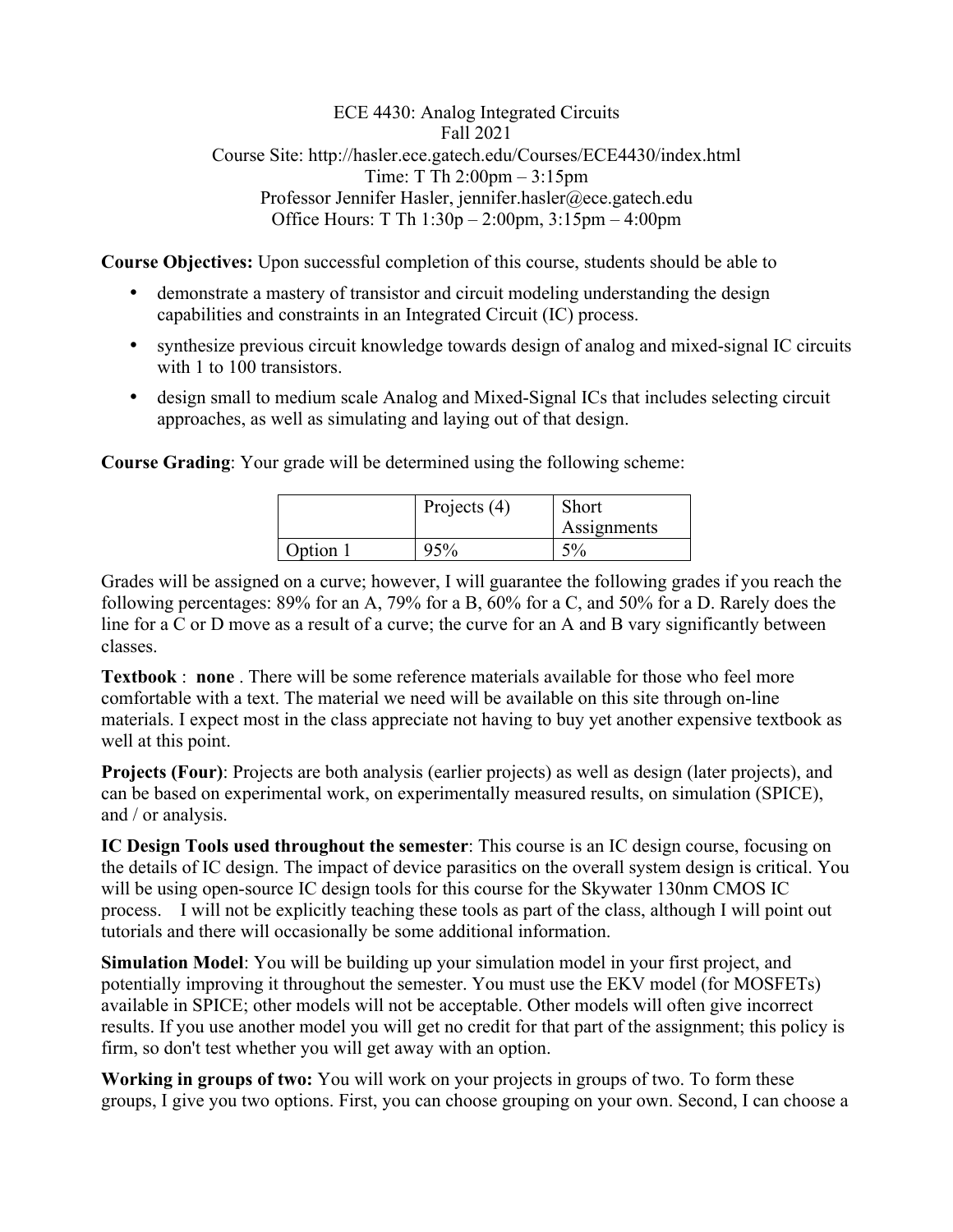partner for you. You may change partners between projects, but not during an individual project. I will probably change partner groups sometime, at least once. You may discuss the questions in large groups, but each group must independently perform and write-up the required work. I reserve the right to increase the number in a group if I see a need. Any such points will be clearly communicated during class.

**Each Student has a Laptop**: Remember GT policy is that everyone has a laptop of a given capability. You will need it throughout this semester.

• **Project Analysis:** will be done in MATLAB or equivalent (e.g. Scilab) type language for data analysis and plots (not excel). We do not need to see your MATLAB code, unless explicitly asked for. Circuits must be drawn and presented in a way that is clear to see (e.g. no Cadence schematics, xschem would be acceptable). If you are not sure, you must ask me before the submission is due. Each group might be somewhat different in terms of their particular project, which enables everyone in the class to see some different situations / cases.

**Project submission**: we will require the following procedure that we will use to grade projects:

- **Deadlines are hard**: You need to complete all required items for the project, which will include analysis, experimental measurements, some system level modeling, and data analysis. Projects handed in after this deadline will not be accepted.
- **Project Writeup** : You will have one writeup, which must be word-processed, two-column IEEE format with data figures integrated into the text. You may not have your data figures added to the end of the writeup. You will submit the writeup as a .pdf file, and only as a .pdf file. You should integrate data and analysis together on your submitted plots. For example, if you perform a curve fit, I expect the curve fit and the data to be on the same graph, where the data points would be in point markers (e.g. "o"), and the curve fit would be a straight line. The plots need to be MATLAB style plots (MATLAB, scilab, python MATLAB), and not other non-technical forms (e.g. Excel). Do not submit your MATLAB code to generate the plot. Your writeup is limited to 9 pages including references and figures. Submit only one writeup per group of two individuals. **Make sure both names are on the document**.
- *Extensions on due dates will not be granted unless there is a very compelling reason* (e.g., a medical problem by everyone in the team). To get an extension, you must talk with me before the due date.

**Short Assignments**: There will be a few short assignments throughout the semester. One purpose of these assignments is making sure everyone is mastering the material due to group projects. One purpose of these in-class assignments is to verify everyone will have completed the video watching and/or reading assignments before the class they are assigned. The questions could be a wide range of things, including working out an example problem in class, answering some simple objective questions, etc, and could happen anytime during class. Obviously, this approach means you want to be at the start of every class. Part of this item will help evaluate general class participation as part of your grade.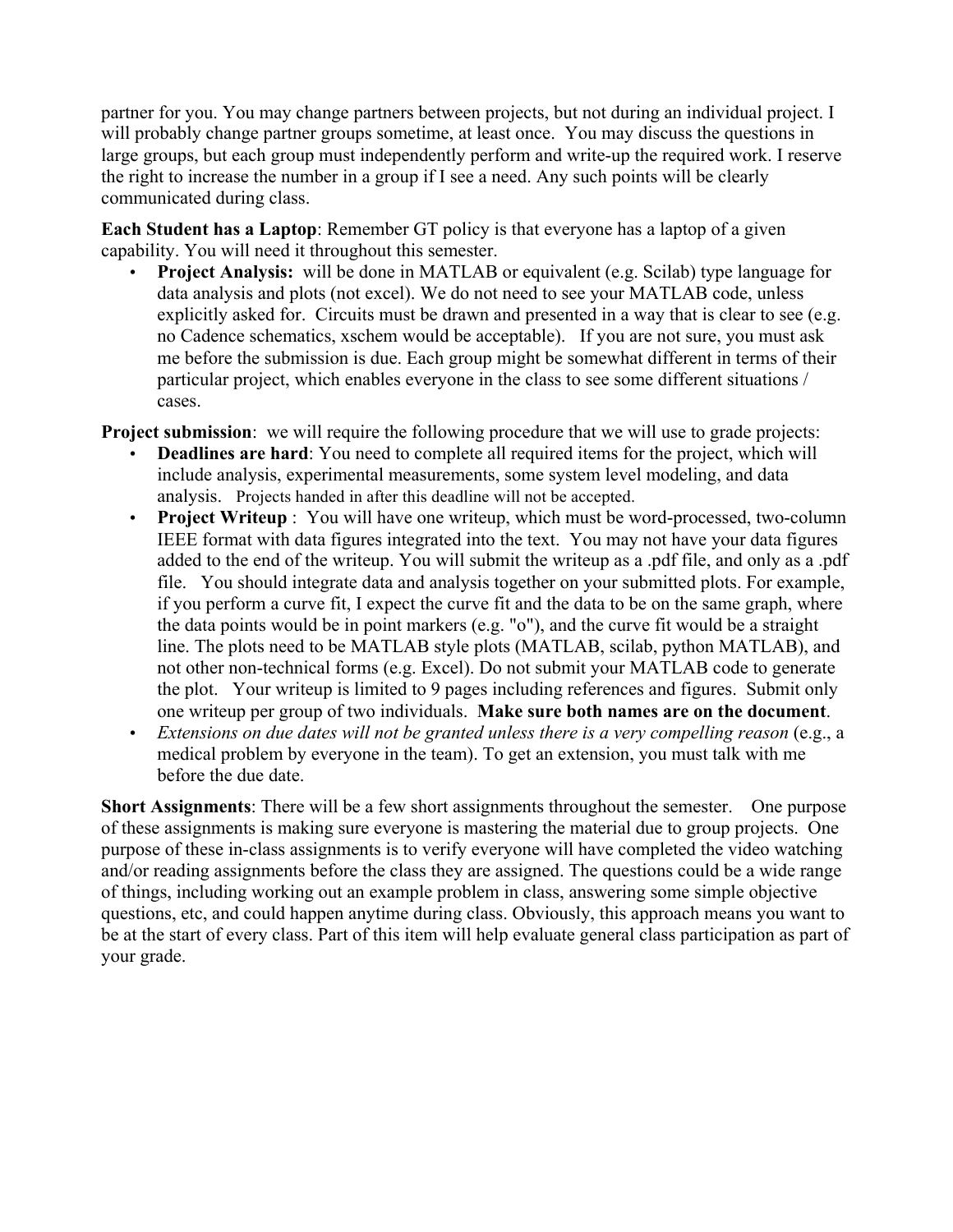**Class Schedule:** Projects will consist of analytical problems, design problems, as well as our final design project. Lectures will closely correspond to the projects that we are working on that week.

| <b>Key Schedule Elements</b>                                                    | Date Due |
|---------------------------------------------------------------------------------|----------|
| Project #1: MOSFET device modeling $&$ SPICE $&$ layout parasitics              | Sept 10  |
| Project #2: MOSFET Transistor Circuits and Transconductance Amplifiers          | Oct 8    |
| Project #3:Stability, programmability, references, and further amplifier design | Nov $5$  |
| Project #4: Analog System Design                                                | Dec 3    |

Days off: Sept 6, Fall Break (Oct 11, 12), Nov 24-26 Last Day of Normal Class: Dec 2

**Attendance:** Students are responsible for all material covered in class, including changes in project schedules announced in class. The easiest way to do poorly in my class is to skip class or not pay attention while in class; conversely, paying attention to class material strongly correlates with higher grades. Further, I will not take up class time to review information that students have missed because of being excessively late.

**No photography, filming, or recording in class:** I wish to minimize distractions in the class, as well as make the class an open place for discussion. I will take pictures of all whiteboards and put them on-line for you. Any other visuals used in class I will also make available electronically.

**Academic Honesty:** Although students are encouraged strongly to work together to learn the course material, all students are expected to complete projects (in the respective groups) individually, following all instructions. You may discuss project questions in large groups, but each group must independently perform and write-up the required work for each project.

All conduct in this course will be governed by the Georgia Tech honor code. Additionally, it is expected that students will respect their peers and the instructor such that no one takes unfair advantage of anyone else associated with the course. Any suspected cases of academic dishonesty will be reported to the Dean of Students for further action.

**Student Outcomes:** Primary and Moderate outcomes of course components

- 1. (Primary) an ability to identify, formulate, and solve complex engineering problems by applying principles of engineering, science, and mathematics
- 2. (Primary) an ability to develop and conduct appropriate experimentation, analyze and interpret data, and use engineering judgment to draw conclusions
- 3. (Primary) an ability to acquire and apply new knowledge as needed, using appropriate learning strategies.
- 4. (Moderate) an ability to apply engineering design to produce solutions that meet specified needs with consideration of public health, safety, and welfare, as well as global, cultural, social, environmental, and economic factors
- 5. (Moderate) an ability to communicate effectively with a range of audiences
- 6. (Moderate) an ability to function effectively on a team whose members together provide leadership, create a collaborative and inclusive environment, establish goals, plan tasks, and meet objectives.